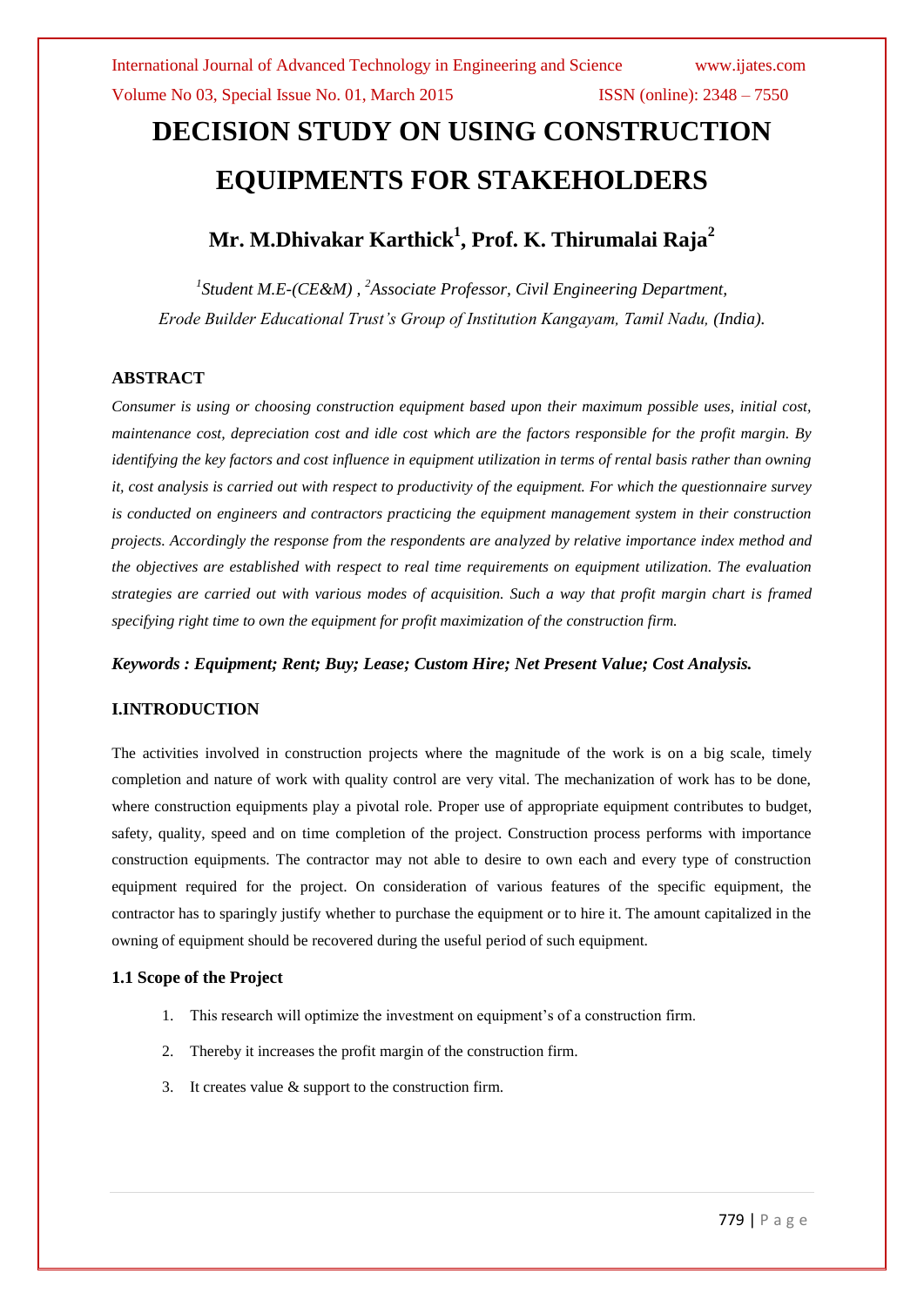#### **1.2 Objective of the Project**

- 1. To carry out the study review on prevailing mixer, material handling equipment, screening equipment, vibrator, handling & compacting equipment.
- 2. To study the factors affecting like initial and maintenance cost, depreciation cost, idle cost and overheads involved in usage at various types of construction work.
- 3. To disparate and equate the performance of the equipment's under the influence of study focusing cost aspects

#### **II. LITERATURE REVIEW**

The major cost consequences in construction operations are mostly due to the machineries and equipment expenses of the project. The typical method of obtaining the machineries for the construction operation may be achieved by personal financing or through loans at permissible interest rates or leasing the equipment [1]. Thus the contractors or engineers preferring the option of acquiring due to increased equipment cost, maintenance cost, obsolescence of owned equipment and limited sources of outside capital. These options includes leasing, renting, purchasing equipment, and obtaining machinery service from custom operators.

#### **2.1 Equipment Acquistion**

The major issues faced by the contractor and engineer in running their companies to a successful turnover depends on the mode of acquisition of equipment for their construction projects [2]. This consideration mostly lies on the contractors and engineers undertaking CLASS II, III, IV, V works in case of government projects and some significant private contracts. They doesn't know the right time to acquire the equipment as owned and to replace the equipment. Because the timely owning and replacement of equipment will definitely increases the profit margin of the construction firm. There are various factors to be considered before going for the acquisition of equipment. The factors are both financial and non-financial factors that influence the equipment acquisition methods [2].

#### **2.2 Equipment Cost**

Equipment cost may in the range of 10% to 40% of overall construction cost [9]. The equipment cost is considered as a major problem before and after acquiring it. The costs included in the equipment are tangible and intangible [3]. By which the tangible cost of the equipment can easily be recorded and estimated using cost accounting methods. Where the equipment cost management lies between the capital cost and operating inferiority.

The substantial portion of the equipment production includes its ownership and operating cost. Hence the equipment cost make up a significant part of fixed and variable cost of construction operation [4]. The fixed cost generally include depreciation, interest, shelter and taxes, insurance. And operating cost includes fuel, lubrication, labor, repairs.

#### **2.3 Equipment Maintenance**

Profitability of construction projects depends on the effective equipment maintenance, because the equipment is one of the key factor for improving contractor's capability in performing their work more effectively and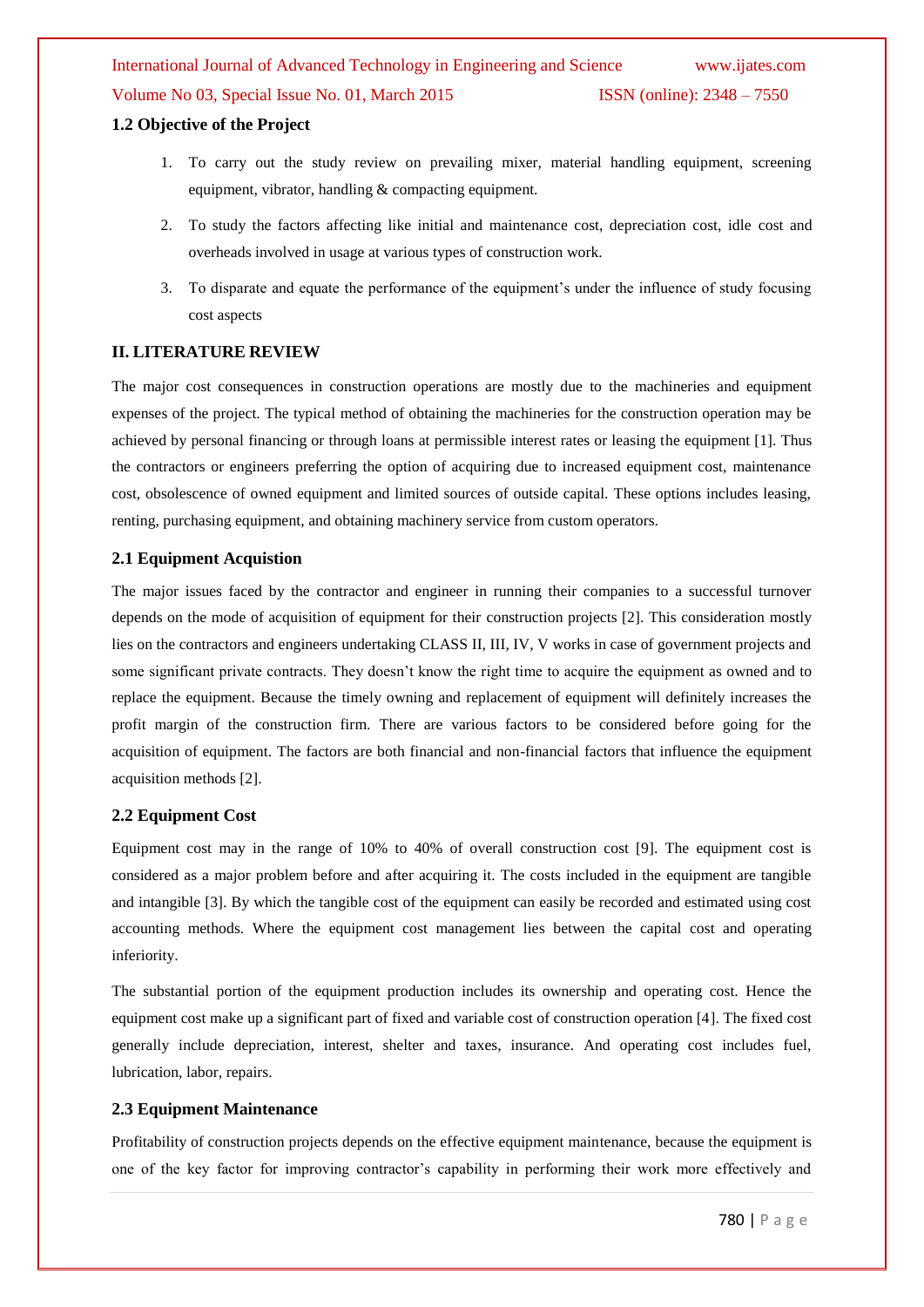#### Volume No 03, Special Issue No. 01, March 2015 ISSN (online): 2348 – 7550

efficiently [5]. The economic production of construction machineries depends on keeping the equipment in good condition. Construction firm faces finance loses due to improper maintenance, equipment failure and breakdown.

#### **2.4 Decision Options**

Decision to acquire the equipment makes the value and profit to the construction firm. There are other options and conditions reviewed during decision making. The general thumb rule is that percentage contribution of equipment less than 60% should go for renting [6]. This consideration favors purchasing the equipment with cost significant cost consequences. The decision making also goes with consideration of taxes, incentives, capital investment, interest rates, depreciation and resale value also influence the decision making process.

Consumer going for equipment acquisition need to know the elements involved in the life cycle of equipment and its estimated time period to be used with its frequency in that period [7]. Other sensible factors during decision making are reliable service for long time, down payment, tax benefits, and depreciation dispose of [8]. The condition in lease contract is that leases are structured to last at least a year. Canceling the lease contract prior to the contract period may end up with penalty.

There are some immeasurable factors like flexibility, ease of use, repetitions, which are responsible for the decision making on equipment acquisition. The measurable factors includes tax advantages, depreciation, maintenance cost and repair cost [9].

#### **2.5 Evaluation of Decision Options**

Cost benefit analysis is used to determine the appropriate contracting method. Cost benefit analysis includes two various methods such as Present Value Method & Net Present Value Method [7]. The method of estimating machinery cost over multiple time periods is in order to compare the options of leasing, renting, purchasing, custom hire [1]. The net present value analysis is used to evaluate the decision option in equipment acquisition. The DIRTI formula which is used to calculate the annual depreciation, interest, repairs, taxes and insurance [1]. The discounted after tax rate can also be analyzed by NPV method. The analysis is made worthwhile under the consideration of equipment productive hours and its useful life [9].

This research focuses on construction contractor and engineer practicing equipment management in Erode district, especially in Mettur canal division, Bhavani, Gobi, Erode, to identify the factors considered in equipment acquisition and evaluate the various decision modes of equipment acquisition on cost benefit analysis method.

#### **III. RESEARCH METHODOLOGY**

A detailed literature review was carried out to collect the information about the objectives of this study by considering construction practitioners in various locations. Through the literature review helped to establish the research topic in detail and general.The construction equipments considered for this research includes seven categories or eleven no. of machineries includes concreting equipments, concrete handling equipment, screening equipment, compaction equipment, handling equipment, bar bending equipment, earth compactor.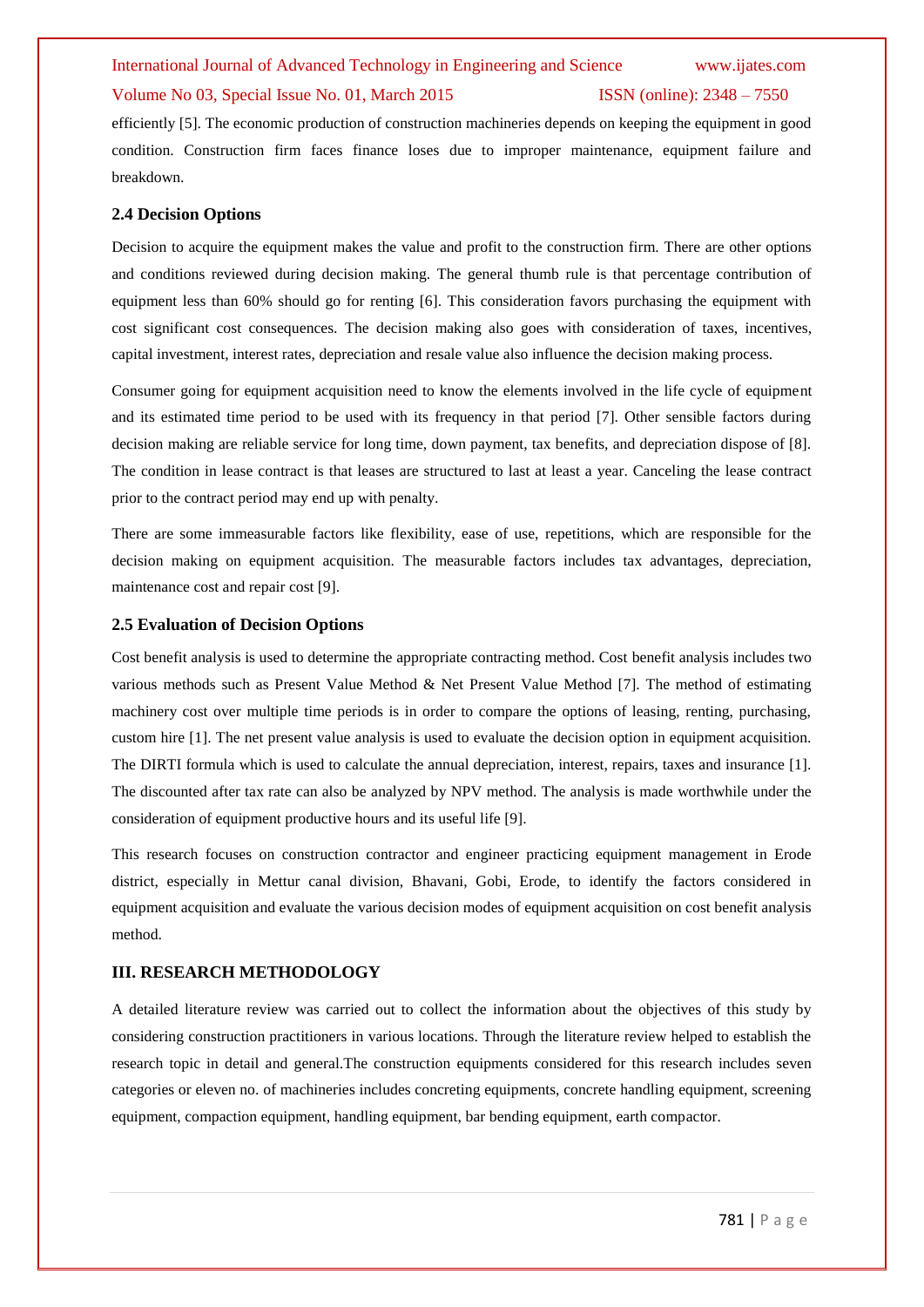#### Volume No 03, Special Issue No. 01, March 2015 **ISSN** (online): 2348 – 7550

The resources from various literature of this study are international and national conference papers. Documents, internet, journal articles, magazines, books, etc. These are collectively named as secondary data sources, used to identify the financial factors affecting on construction equipment acquiring method [2].

#### **3.1 Establishing Objectives**

The design of questionnaire meant for surveying with contractors and engineers are literally achieved through various literatures. The primary data that are obtained from the sources of contractors and engineers with open ended questions. This survey is used for identification of factors affecting on construction equipments acquisition methods.

#### **3.2 Data Collection & Evaluation**

With those identification through the survey from contractors and engineers, the objectives of this study is established. Such that secondary process of research is proceeded with data collection regarding equipment purchase data, rental data, lease data and customers hire option.

The purchase data includes its down payment, interest rate, tax deductions, loan length and annual payment, salvage value, etc. The rental data includes equipment rental rate, rental inflation rate and twelve monthly use. The lease data found parallel to rental data replacing the terms as lease purchase having additional data about its lease length. The custom hire option includes user defined options on hiring the equipment includes custom hire base charge, custom hire unit and its inflation rate. Some of the common data includes annual insurance, housing, repairs, labours, lubricant, etc.

The data collected are evaluated by means of cost benefit analysis method. Evaluated data is consolidated and put-up in the form of profit margin chart providing the right time to own the construction equipment rather than renting or leasing as shown in figure 1.



**Figure 1 - Methodology**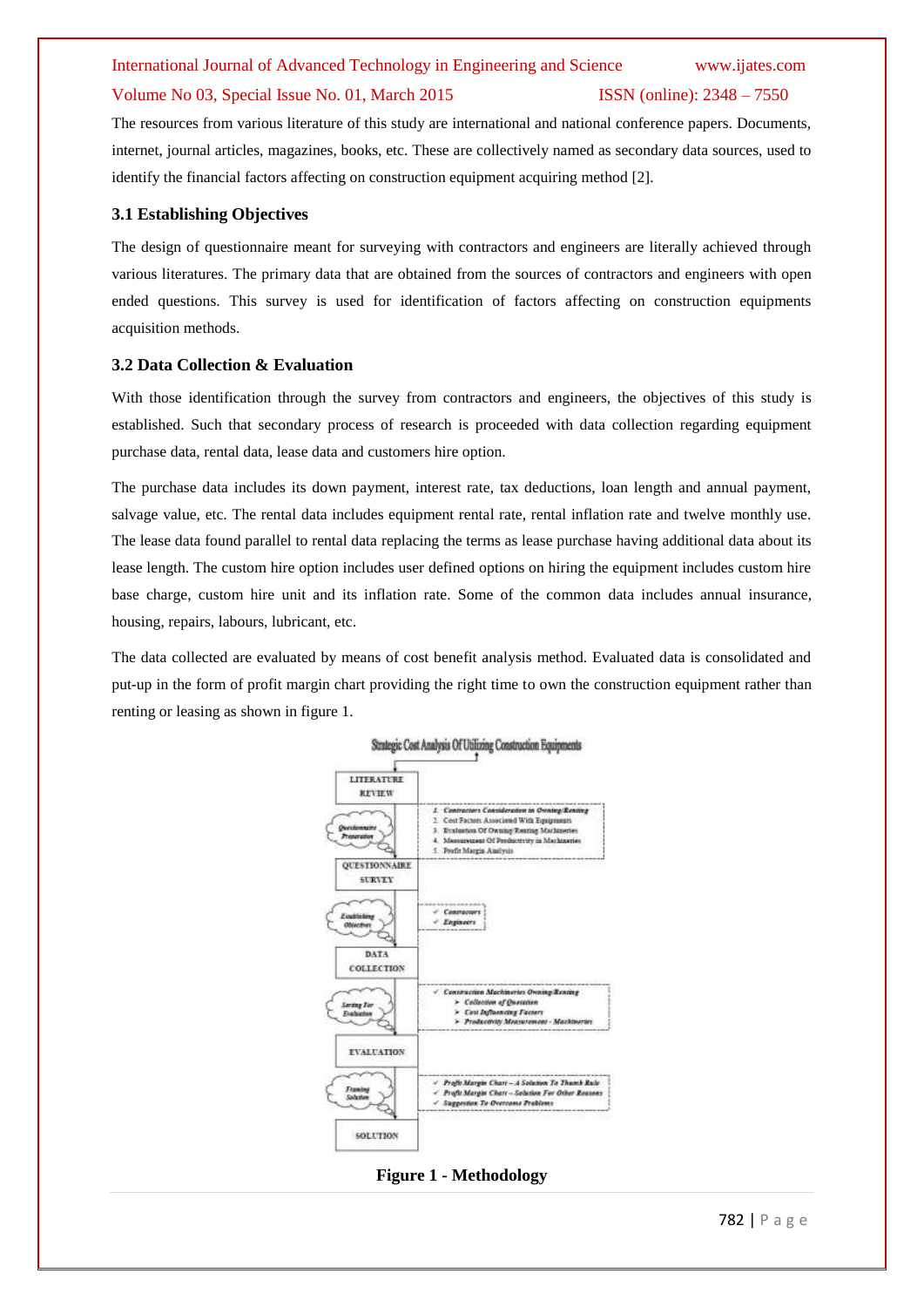### **IV. QUESTIONNAIRE SURVEY**

The data were obtained through the use of Investigatory Survey Research Approach Method (ISRAM), a wellstructured questionnaire administrated on various constructors as in table 1.

| u<br>٠                                         | Trace (217th Controlled Regione)<br>Clair/Dejacks DIV catanics<br>Transition Associate Disc Of Thispanic Contention<br>That we the repairment you go the OVED 65 RDTDFG. Meetining \$5,000 DT intensit that and also PROBED In Bossey as of |                  |  |                  |  |                              |                                      | lancos<br><b>Court</b> | 清理する<br><b>ACCAST</b> | <b>Militarian Kintera</b> |  |                   |
|------------------------------------------------|---------------------------------------------------------------------------------------------------------------------------------------------------------------------------------------------------------------------------------------------|------------------|--|------------------|--|------------------------------|--------------------------------------|------------------------|-----------------------|---------------------------|--|-------------------|
|                                                | MIX WITH HIS                                                                                                                                                                                                                                | T1PE             |  | <b>BE SIRFIE</b> |  |                              | PROBLEM:<br>Dear   (Decated   Admir- |                        |                       |                           |  |                   |
|                                                | <b>Tegerment</b>                                                                                                                                                                                                                            | David Sheed Band |  | ₩                |  | Detected (Plasmaker) (Metal) |                                      |                        | Date: 1  Class        | .Com                      |  | <b>Rob Trings</b> |
| WEGCA                                          | <b>Pulle Louisville Mark</b><br>Fri Joger                                                                                                                                                                                                   |                  |  |                  |  |                              |                                      |                        |                       |                           |  |                   |
|                                                | <b>Tript Series</b>                                                                                                                                                                                                                         |                  |  |                  |  |                              |                                      |                        |                       |                           |  |                   |
| <b>NUMBER</b><br><b>BARBEZHI</b><br>SUCREARIZE | Flad Rever                                                                                                                                                                                                                                  |                  |  |                  |  |                              |                                      |                        |                       |                           |  |                   |
|                                                | Towe Short Flock                                                                                                                                                                                                                            |                  |  |                  |  |                              |                                      |                        |                       |                           |  |                   |
|                                                | 104.08                                                                                                                                                                                                                                      | .                |  |                  |  |                              |                                      |                        |                       |                           |  |                   |
| <b>W.BEETING</b><br>ECONOMIST                  | <b>Highward Streets</b>                                                                                                                                                                                                                     |                  |  |                  |  |                              |                                      |                        |                       |                           |  |                   |
|                                                | <b>Filtegent Schwing</b>                                                                                                                                                                                                                    |                  |  |                  |  |                              |                                      |                        |                       |                           |  |                   |
| <b><i><u>VIIIILADEN</u></i></b>                | <b>Plane Pilemine</b>                                                                                                                                                                                                                       |                  |  |                  |  |                              |                                      |                        |                       |                           |  |                   |
|                                                | <b>Hardy Filmers</b>                                                                                                                                                                                                                        |                  |  |                  |  |                              |                                      |                        |                       |                           |  |                   |
| EUROPE.                                        | <b>Balling Loads</b>                                                                                                                                                                                                                        |                  |  |                  |  |                              |                                      |                        |                       |                           |  |                   |
| <b>EQUIPMENT</b>                               | 18x 2435                                                                                                                                                                                                                                    |                  |  |                  |  |                              |                                      |                        |                       |                           |  |                   |
| BAS BE YOU'VE<br><b><i>USA Brida FT</i></b>    | Holtmain for Benite                                                                                                                                                                                                                         |                  |  |                  |  |                              |                                      |                        |                       |                           |  |                   |
| <b>COMPACTOR</b>                               | <b>Bart Crajetor</b>                                                                                                                                                                                                                        |                  |  |                  |  |                              |                                      |                        |                       |                           |  |                   |

**Table 1 Questionnaire Survey on Constructors**

#### **4.1 Contractors**

The survey is triggered with contractors practicing equipment management system in public projects. Contractors so identified are from sources of tamilnadu public works department in mettur lower canal division followed up by the sub division's ammapettai, bhavani, komarapalayam. The group so surveyed focused on CLASS I – V contractors, where priority is given to lower class contractors. This is because of logical reason that the premium class contractor's holds maximum assets and so equipment management may not be major problem in acquisition. The survey is conducted through in-person interview with them respectively.

#### **4.2 Engineers**

The equipment management system other than public works covers private contracts such as residential building construction, commercial construction and other civil works. Here engineers are involved in large proportions. Hence the survey made effective with in-person interview with engineers performing private contracts. Survey with engineers are achieved through civil engineers association situated in gobi, and erode.

#### **4.3 Consoildation**

The overall survey with contractors and engineers are consolidated for evaluation of research objectives as below as in table 2,

| <b>Machineries</b>        |    | <b>Acquisition</b> |    |    |   | <b>Reasons</b> |    |          | <b>Problems</b> |    |          |
|---------------------------|----|--------------------|----|----|---|----------------|----|----------|-----------------|----|----------|
| <b>Factors Evaluation</b> | D  | 0                  | R  | T  | D | F              | 0  | D        | 0               | R  | $\bm{F}$ |
| <b>Fully Loaded Mixer</b> |    | 23                 | 17 | 28 | 0 | 12             | 0  | $\Omega$ | 27              |    | 13       |
| Weigh Batcher             | 34 | 3                  | 3  | 7  | 0 | $\theta$       | 33 | $\theta$ | 10              | 10 | 20       |
| <b>Wheel Barrow</b>       | 4  | 20                 | 16 | 26 |   | 9              | 4  | 0        | 23              |    | 17       |
| Tower Hoist/Winch         |    | 13                 | 20 | 25 | 2 | ¬              | h  | $\theta$ | 18              |    | 13       |

**Table 2 Consolidated Survey Results**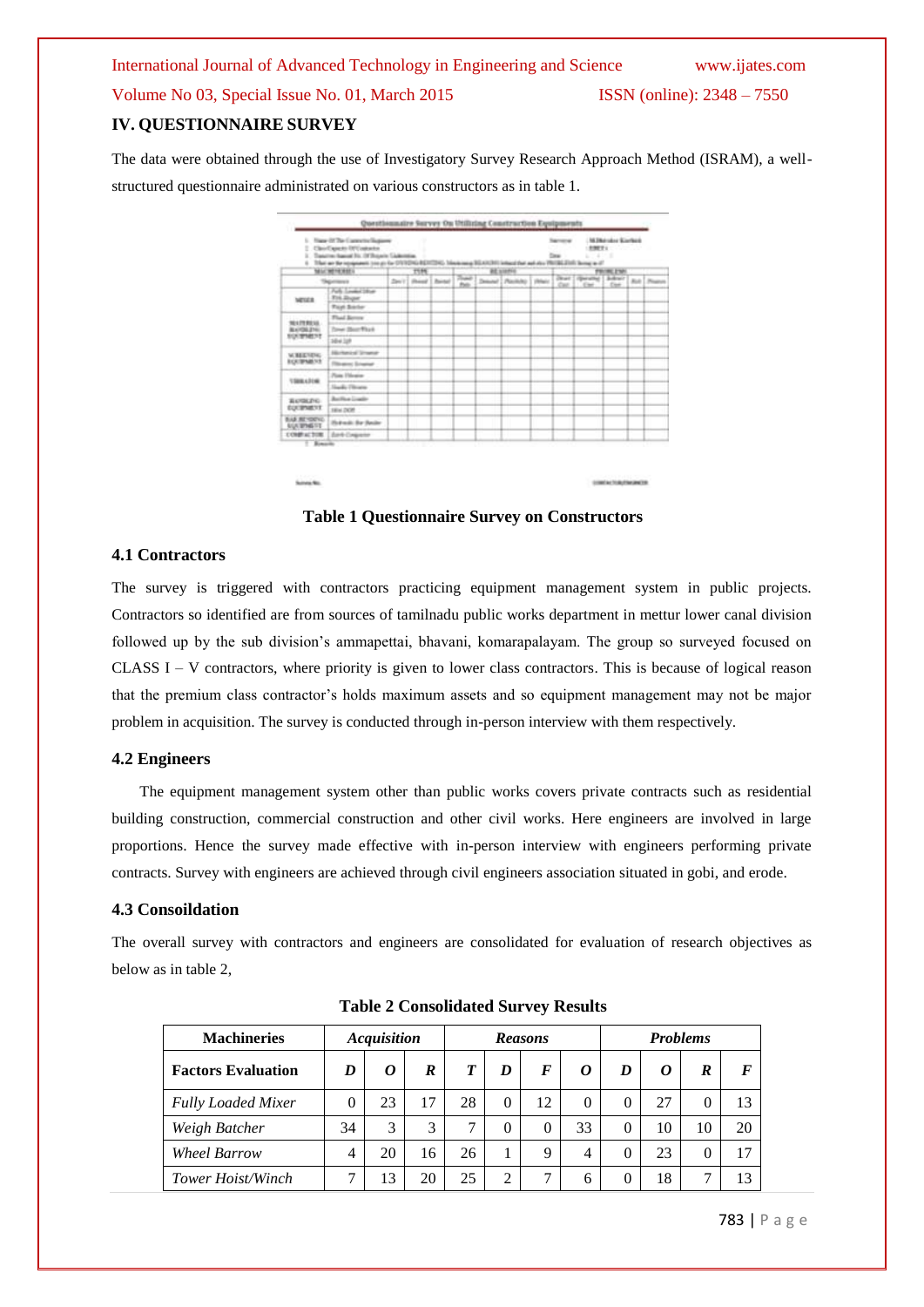Volume No 03, Special Issue No. 01, March 2015 ISSN (online): 2348 – 7550

| Mini Lift                 | 11             | 12             | 17       | 21             | 1        | 5        | 13             | 5        | 12       | 6        | 15                       |
|---------------------------|----------------|----------------|----------|----------------|----------|----------|----------------|----------|----------|----------|--------------------------|
| Mechanical Screener       | 15             | 10             | 15       | 21             | 1        | 4        | 14             | $\theta$ | 14       | $\theta$ | 26                       |
| <b>Vibratory Screener</b> | 38             | $\overline{2}$ | $\theta$ | $\overline{2}$ | 1        | 1        | 36             | $\Omega$ | $\Omega$ | 16       | 24                       |
| Plate Vibrator            | 40             | $\theta$       | $\theta$ | $\theta$       | $\theta$ | 1        | 39             | 12       | 8        | 11       | 9                        |
| Needle Vibrator           | $\mathfrak{D}$ | 20             | 18       | 26             | 3        | 9        | $\overline{2}$ | $\theta$ | 18       | 4        | 13                       |
| Backhoe Loader            | 8              | 9              | 23       | 21             | 3        | 10       | 6              | 16       | 13       | 3        | $\overline{\mathcal{A}}$ |
| Mini DOR                  | 9              | 13             | 18       | 25             | 1        | 7        | 7              | 11       | 16       | 5        | $\overline{2}$           |
| Hydraulic Bar Bender      | 40             | $\theta$       | $\theta$ | $\theta$       | $\Omega$ | $\theta$ | 40             | 21       | 7        | 9        | 3                        |
| Earth Compactor           | 22             | 8              | 10       | 14             | 2        | 3        | 21             | $\Omega$ | 18       | 7        | 13                       |

#### **V. DATA COLLECTION**

The data collection is done for equipment acquisition options evaluation. Data are classified based on its mode of acquisition such as purchase data, rental data and lease data. There are some common forms of data's that are common to above modes of classification are annual insurance and housing, annual repairs, annual labours, annual fuel and oil, marginal tax rate and after tax discount rates. Out of which the custom hire option holds the combination of data obtained in purchase data and rental data.

#### **5.1 Purchase Data**

The purchase data of any equipment holds the following contents necessary for evaluation show in table 3,

#### **Table 3 Purchase Data**

| Purchase Price   Down Payment |  | Interest Rate   Loan Length   Annual Payment | Salvage Value |
|-------------------------------|--|----------------------------------------------|---------------|
|-------------------------------|--|----------------------------------------------|---------------|

### **5.2 Rental Data**

The rental data of any equipment holds the following contents necessary for evaluation as show in table 4,

### **Table 4 Rental Data**

| Rental Price   Annual Use   Rental Inflation Rate   Rental Length |
|-------------------------------------------------------------------|
|-------------------------------------------------------------------|

#### **5.3 Lease Data**

The lease data of any equipment holds the following contents necessary for evaluation as show in table 5,

#### **Table 5 Lease Data**

|  | Lease Price   Lease Units   Lease Inflation Rate   Lease Length   Lease Terms |  |
|--|-------------------------------------------------------------------------------|--|
|  |                                                                               |  |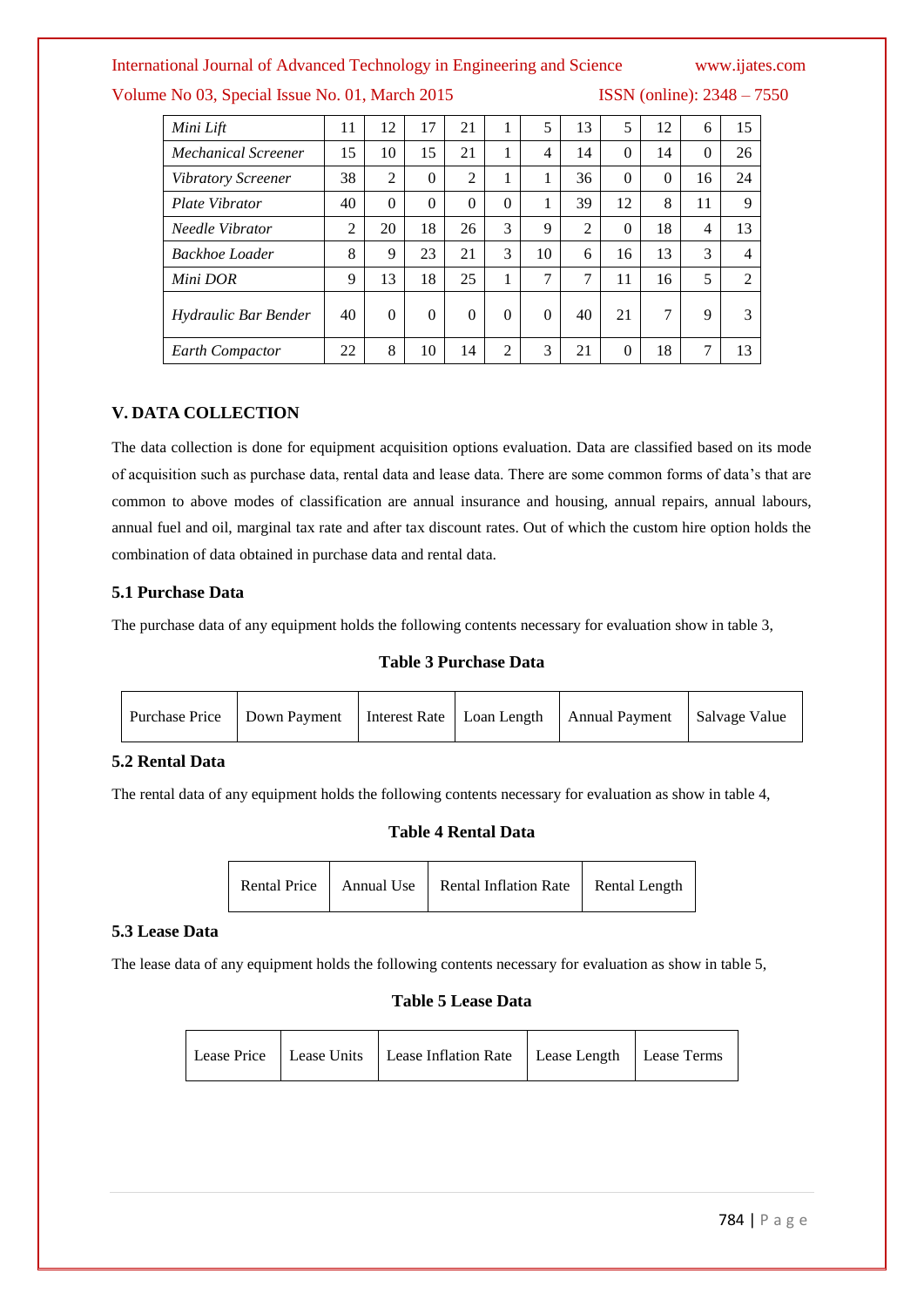#### **VI. EVALUATION**

### **6.1 Relative Importance Index**

The survey evaluation was done using Relative Important Index (RII) method and found the bottom most factors leading to affect the labour productivity at construction site. The following formula is used to calculate the relative importance index.

Formula used for Relative Important Index

$$
RII = \frac{\sum (Xi^* Y_i)}{(Zi^* 5)}
$$

Where,

RII = Relative Importance Index

 $X_i$ = number of responses to the factors

 $Y_i$  = the value of rating

 $Z_i$  = total number of responses to the factors

#### **Table 6 Survey Evaluation**

| <b>Machineries</b>                    | <b>Acquisition</b> | <b>Reasons</b> | <b>Problems</b> |
|---------------------------------------|--------------------|----------------|-----------------|
| <b>Factors Evaluation</b>             |                    | <b>RII</b>     |                 |
| <b>Fully Loaded Mixer With Hooper</b> | 0.808333           | 0.85           | 0.935           |
| Weigh Batcher                         | 0.408333           | 0.79375        | 0.8             |
| Wheel Barrow                          | 0.766667           | 0.84375        | 0.915           |
| Tower Hoist/Winch                     | 0.775              | 0.8375         | 0.815           |
| Mini Lift                             | 0.716667           | 0.8375         | 0.715           |
| Mechanical Screener                   | 0.666667           | 0.84375        | 0.87            |
| Vibratory Screener                    | 0.45               | 0.74375        | 0.72            |
| Plate Vibrator                        | 0.433333           | 0.74375        | 0.605           |
| Needle Vibrator                       | 0.8                | 0.81875        | 0.82            |
| Backhoe Loader                        | 0.791667           | 0.78125        | 0.57            |
| Mini DOR                              | 0.741667           | 0.85           | 0.63            |
| Hydraulic Bar Bender                  | 0.433333           | 0.75           | 0.475           |
| <b>Earth Compactor</b>                | 0.566667           | 0.79375        | 0.815           |

#### **6.2 Depreciation Analysis**

[Depreciation](http://en.wikipedia.org/wiki/Depreciation) can be calculated more than a few ways, the simplest is the straight-line method. The depreciation is constant for annual basis, reducing the equipment value yearly.

• Depreciation in Any Period  $= ((\text{Cost - Salvage}) / \text{Life})$ 

Partial year depreciation, when the first year has M months is taken as:

- First year depreciation =  $(M / 12) * ((Cost Salvage) / Life)$
- Last year depreciation =  $((12 M) / 12)$  \*  $((Cost Salvage) / Life)$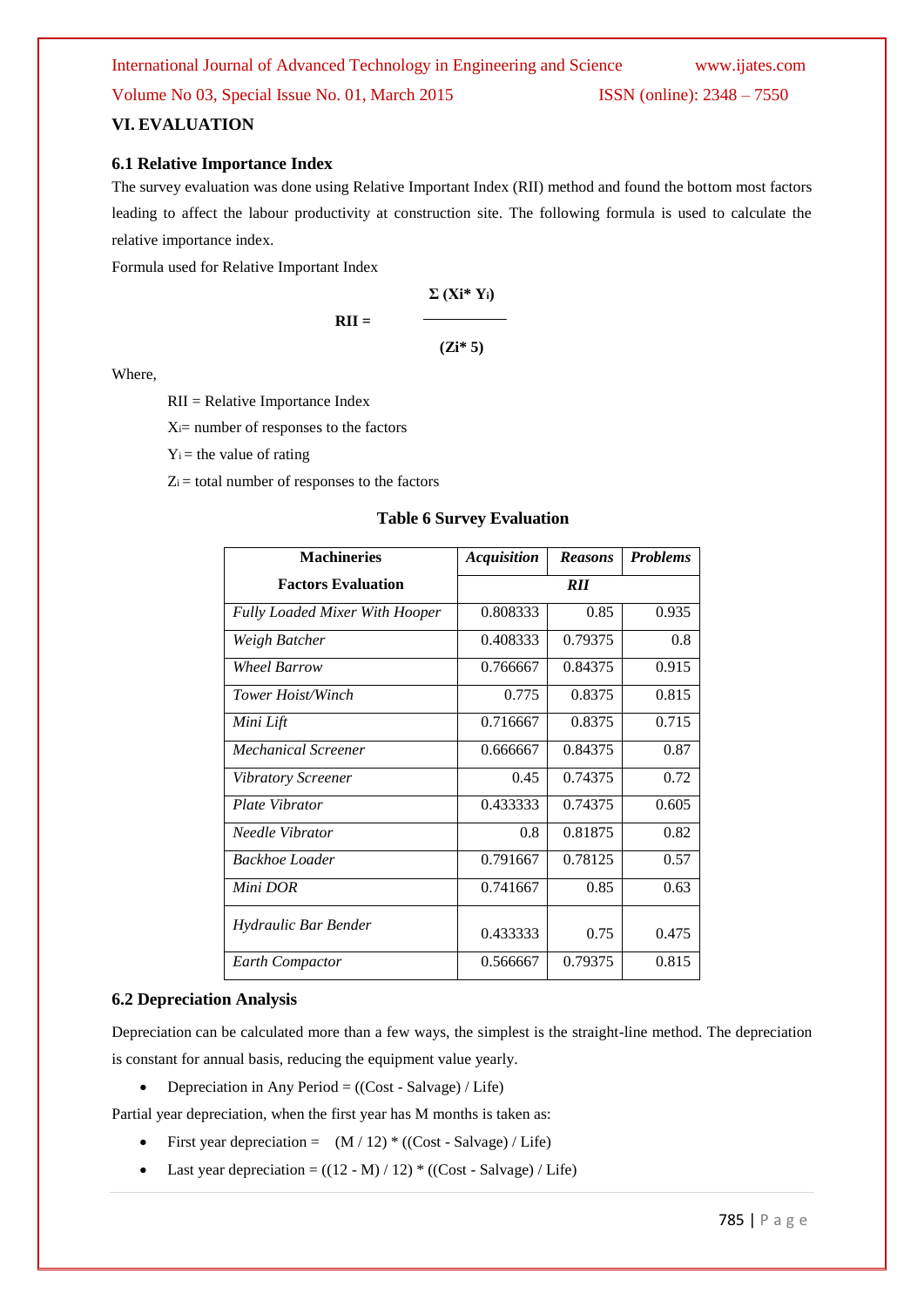#### **6.3 Residual Value Analysis**

Residual value is another name for [salvage value,](http://en.wikipedia.org/wiki/Salvage_value) the residual value of an asset after it has been fully depreciated. The estimated value that an asset will realize upon its sale at the end of its convenient life. The cost is used in accounting to determine depreciation amounts and in the tax system to determine deductions. The rate can be a best guess of the end rate or can be determined by a regulatory body such as the IRS.

The residual value derives its calculation from a base rate, calculated after reduction. Salvage values are calculated using a number of factors, generally a vehicles market worth for the term and mileage required is the start point of the calculation, followed by seasonality, once a month adjustment, and lifecycle and clearance performance. The leasing company setting the residual values (RVs) will use their own historical information to insert the adjustment factors within the calculation to set the end value being the residual value.

#### **6.4 Net Present Value Analysis**

When comparing leasing and purchasing alternatives, the future monetary value you would expend in a lease or lease-purchase contract must be converted to its value in present monetary value in order to compare the real costs of each option. Calculating Present Value can be used as an intermediate step to calculating Net Present Value (NPV) [7].

Net present value analysis involves four simple steps.

- The first phase is to forecast the benefits and costs in each year.
- The second phase is to determine a discount rate.
- The third phase is to use a formula to calculate the net present value.
- The final phase is to compare the net present values of the alternatives.

Analysts should follow five common rules when forecasting costs and benefits:

- Forecast paybacks and expenses in today's monetary value amount.
- Do not comprise sunk costs.
- Embrace opportunity costs.
- Use probable value to estimate uncertain benefits and costs.
- Overlook non-monetary costs and benefits.

$$
NPV(i, N) = \sum_{t=0}^{N} \frac{R_t}{(1+i)^t}
$$

Where,

 $t =$  time of cash flow

 $i =$  discount rate

 $R_t$ = net cash flow

i.e., net cash flow = cash inflow  $-\text{cash}$  outflow

NPV is an indicator of how much value an investment or project increases to the firm. With a particular project, if  $R_t$  is a positive rate, the project is in the status of progressive cash inflow in the time of t. If  $R_t$  is a negative rate, the project is in the status of reduced cash outflow in the time of t. Suitably, risked projects with a positive NPV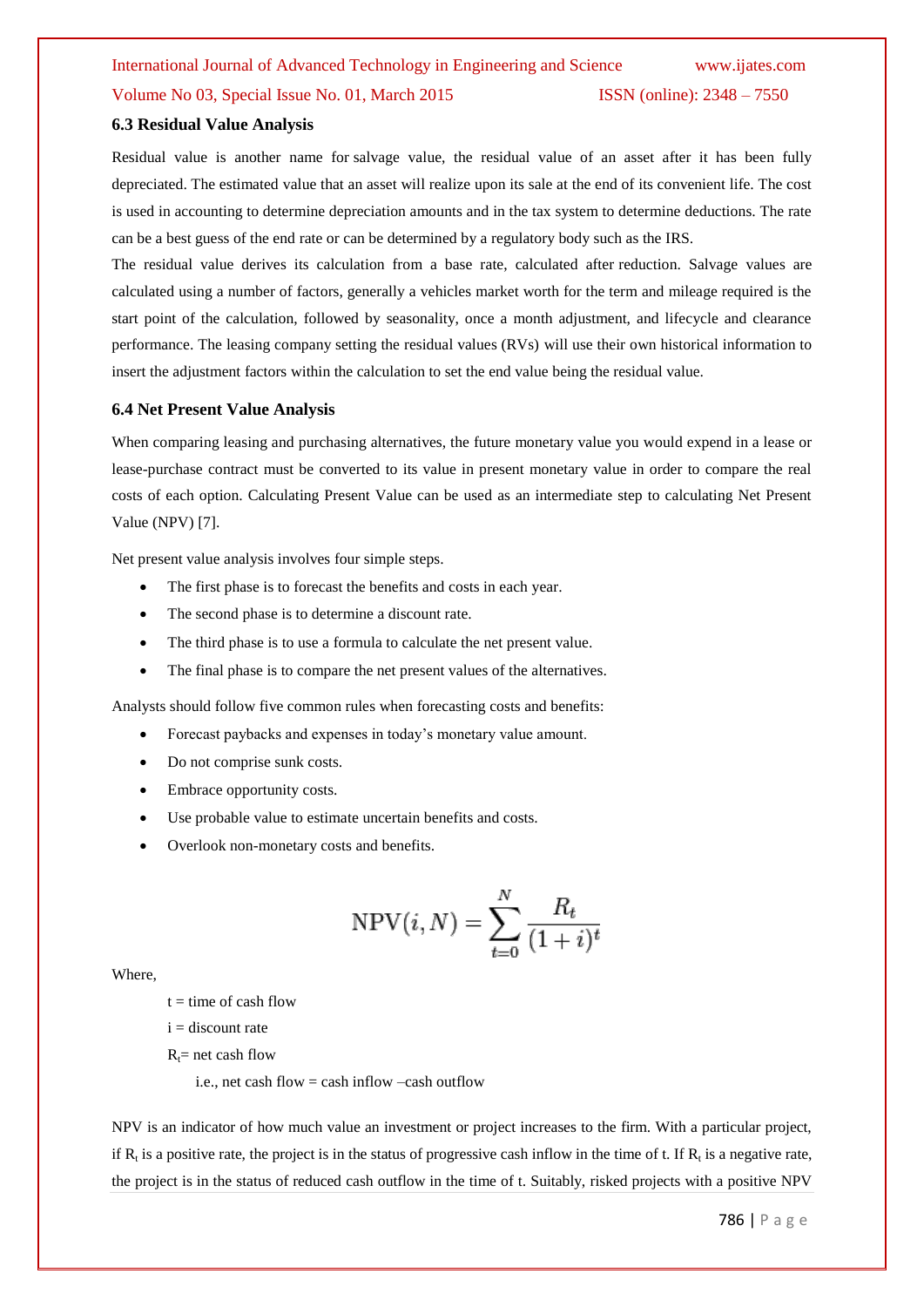#### Volume No 03, Special Issue No. 01, March 2015 ISSN (online): 2348 – 7550

could be accepted. This does not certainly mean that they should be undertaken since NPV at the cost of capital may not description for [opportunity cost,](http://en.wikipedia.org/wiki/Opportunity_cost) i.e., comparison with other available reserves. In financial concept, if there is a choice between two equally special substitutes, the one yielding the higher NPV should be selected as shown in table 7.

| What If?  | <b>Means</b>                         | Then                                                       |
|-----------|--------------------------------------|------------------------------------------------------------|
| NPV > 0   | Investment worth adding              | Equipment should be accepted on its mode of<br>acquisition |
| NPV < 0   | Investment doesn't worth adding      | Equipment should be rejected on its mode of<br>acquisition |
| $NPV = 0$ | Investment may or may not considered | Equipment may be accepted on its mode of acquisition       |

#### **Table 7 Decision Conditions**

#### **VII. DISCUSSION**

Effective equipment acquisition is sustained through evaluation of decision options. Relative importance index method and graphical method are used to evaluate importance scale of equipments. The importance scale of equipments addressed by constructors so evaluated from questionnaire survey is clearly understood by table 8,

| <b>Machineries</b><br><b>Factors Evaluation</b> | <b>Importance Scale by Constructors</b> |  |  |  |  |
|-------------------------------------------------|-----------------------------------------|--|--|--|--|
| <b>Fully Loaded Mixer With Hooper</b>           |                                         |  |  |  |  |
| Needle Vibrator                                 |                                         |  |  |  |  |
| Backhoe Loader                                  |                                         |  |  |  |  |
| Tower Hoist/Winch                               | Most important & essential              |  |  |  |  |
| <b>Wheel Barrow</b>                             |                                         |  |  |  |  |
| Mini DOR                                        |                                         |  |  |  |  |
| Mini Lift                                       |                                         |  |  |  |  |
| Mechanical Screener                             |                                         |  |  |  |  |
| <b>Earth Compactor</b>                          | Likely necessary but not important      |  |  |  |  |
| Weigh Batcher                                   |                                         |  |  |  |  |
| Vibratory Screener                              |                                         |  |  |  |  |
| Plate Vibrator                                  | Not necessary and not important         |  |  |  |  |
| Hydraulic Bar Bender                            |                                         |  |  |  |  |

### **Table 8 Importance scale by constructors**

#### **VIII.SUMMARY**

Present study outlines the major equipment acquisition modes for profit maximization of construction firms. Based on literature study and from interview of experts, importance of equipments were identified under 3 major groups. Further methodology has suggested to work out with the data extracted from available modes of